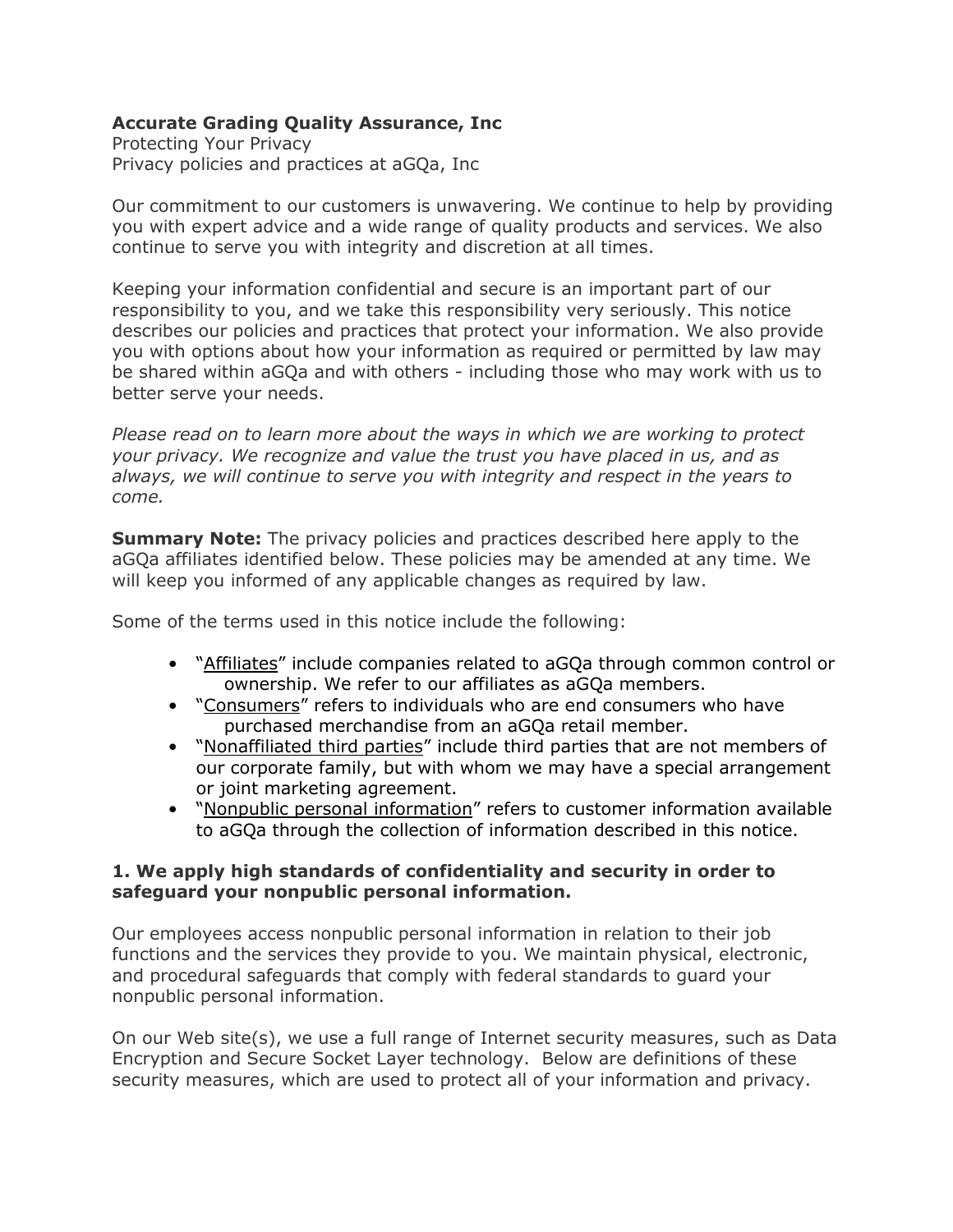• "Data Encryption" converts regular information into coded information, so it can't be understood or seen by others.

• "Secure Socket Layer technology" provides a safe and secure communication of information on the internet, usually used for secure credit card transactions.

-There are specific ways you can tell if you are on a Secure Socket Layer web page.

1) The web address on that page will begin with "https" while other sites begin with "http."

2)There will be a lock icon on the status bar, which you can click on to verify that this site is secure.

All sensitive data is encrypted. Our data is stored at an enterprise data center, which is shared by Microsoft® and American Express®. Our assets at aGQa meet or exceed Payment Card Industry (PCI) Compliance Standards, as well as McAfee Secure® daily security scans. Please note, however, that when you use a link from our Web site(s) to a non-aGQa site, aGQa privacy policies and Internet security measures no longer apply.

# **2. By collecting and maintaining accurate nonpublic personal information, we learn more about your needs and are better able to provide superior customer service to you.**

We collect and maintain nonpublic information in order to:

- Protect your accounts from unauthorized access or theft.
- Help ensure the security of your transactions within aGQa.
- Service your accounts accurately and efficiently.
- Provide you with products and services designed to match your needs.
- Introduce you to special offers and opportunities.

The nonpublic information we collect may include:

- Information we receive from you on application forms.
- Information about your transactions with us, our affiliates, and information to verify representations made by you.
- Information we receive from third parties, including JBT, BBB.

Collection of information on our Web site(s) may include, but not limited to, data such as pages visited, downloads, other Web sites from which visitors arrive, and the types of operating systems and web browsers used. We collect this information to personalize the information displayed and to enhance the performance of the site.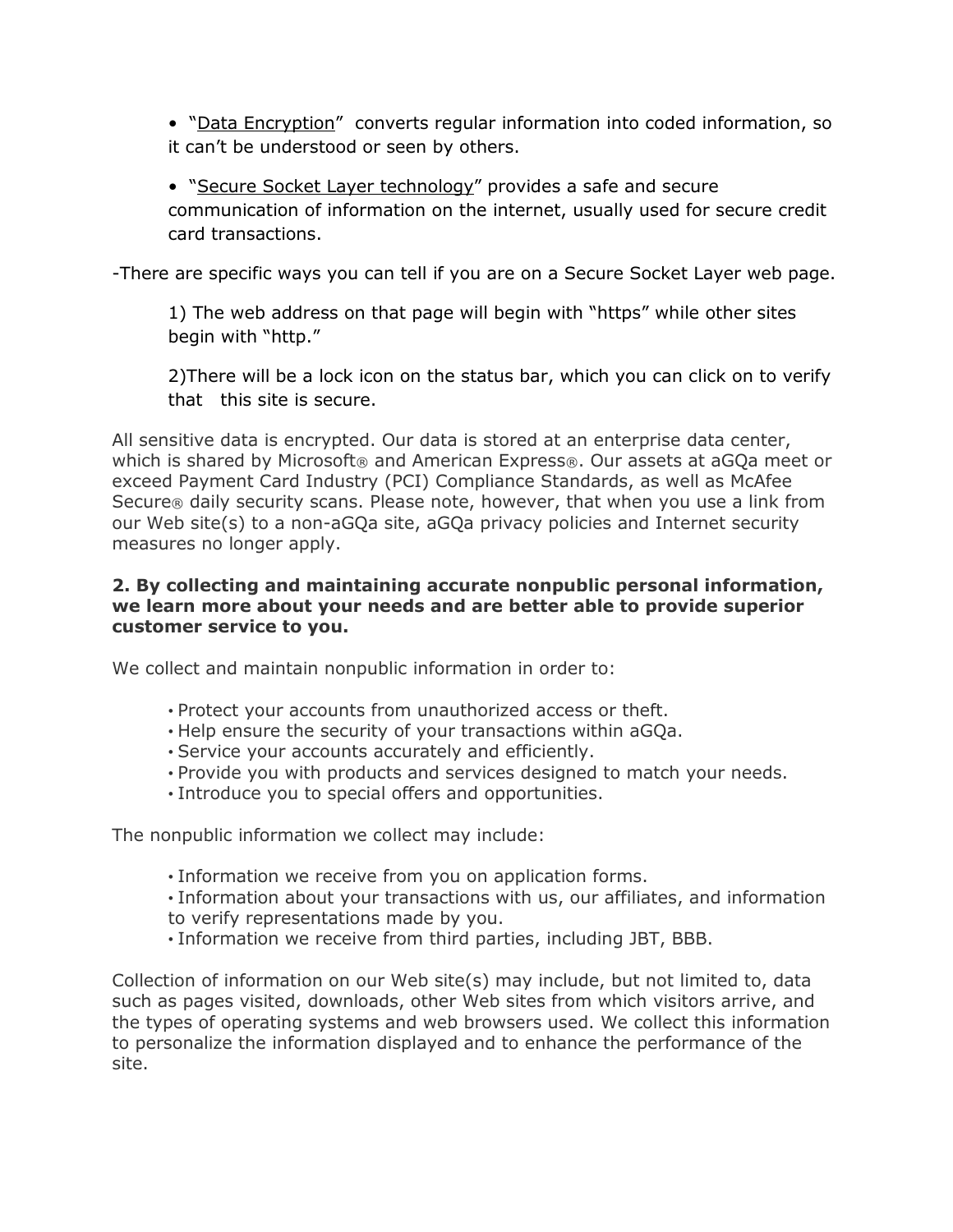### **3. Information sharing and marketing is limited. It is important to note that aGQa does not sell or share your nonpublic information with companies outside of the aGQa affiliates so they can market their products to you.**

**Information sharing with affiliates:** In our efforts to better serve your needs, we may share the nonpublic personal information we collect as described above with aGQa affiliates. This information assists us with addressing your needs, providing you services, developing products and determining which products you may want to know about.

You may ask us not to share certain information with aGQa affiliates including information we obtain from your application.

**Affiliate marketing limits:** You may prevent aGQa affiliates from marketing their products or services to you based on information that we share with them. Your decision to opt out of marketing offers from aGQa affiliates will not expire unless you tell aGQa to update your privacy preferences. This limitation does not apply in certain circumstances, such as if you currently do business with one of our affiliates or if you ask to receive information or offers from them.

**Information sharing with nonaffiliated third parties:** We may share nonpublic personal information we collect as described above with nonaffiliated third parties, including, but not limited to:

• Third parties that provide services necessary to effect, administer or enforce a transaction that you request or authorize.

• Law enforcement officers and governmental agencies and courts as required by a subpoena, court order or law.

- Third parties that perform marketing or other services on our behalf.
- Any other parties to the extent permitted or required by law.

**Other Applicable Laws:** You may have other protections under applicable state laws, including, e.g., those provided to residents of Vermont and California. To the extent these state laws apply, we will comply with them.

# **4. Additional information to help you.**

**Furnishing Negative Information:** *We may report information about your account to rating bureaus such as Jewelers' Board of Trade or the Better Business Bureau.*

**Access to accounts:** If you believe someone has accessed your accounts without authorization, or if someone has discovered your user name or password ("credentials"), please notify us at 1-866-www-aGQa as soon as possible. Please assist us in this effort by protecting your credentials and account numbers. These